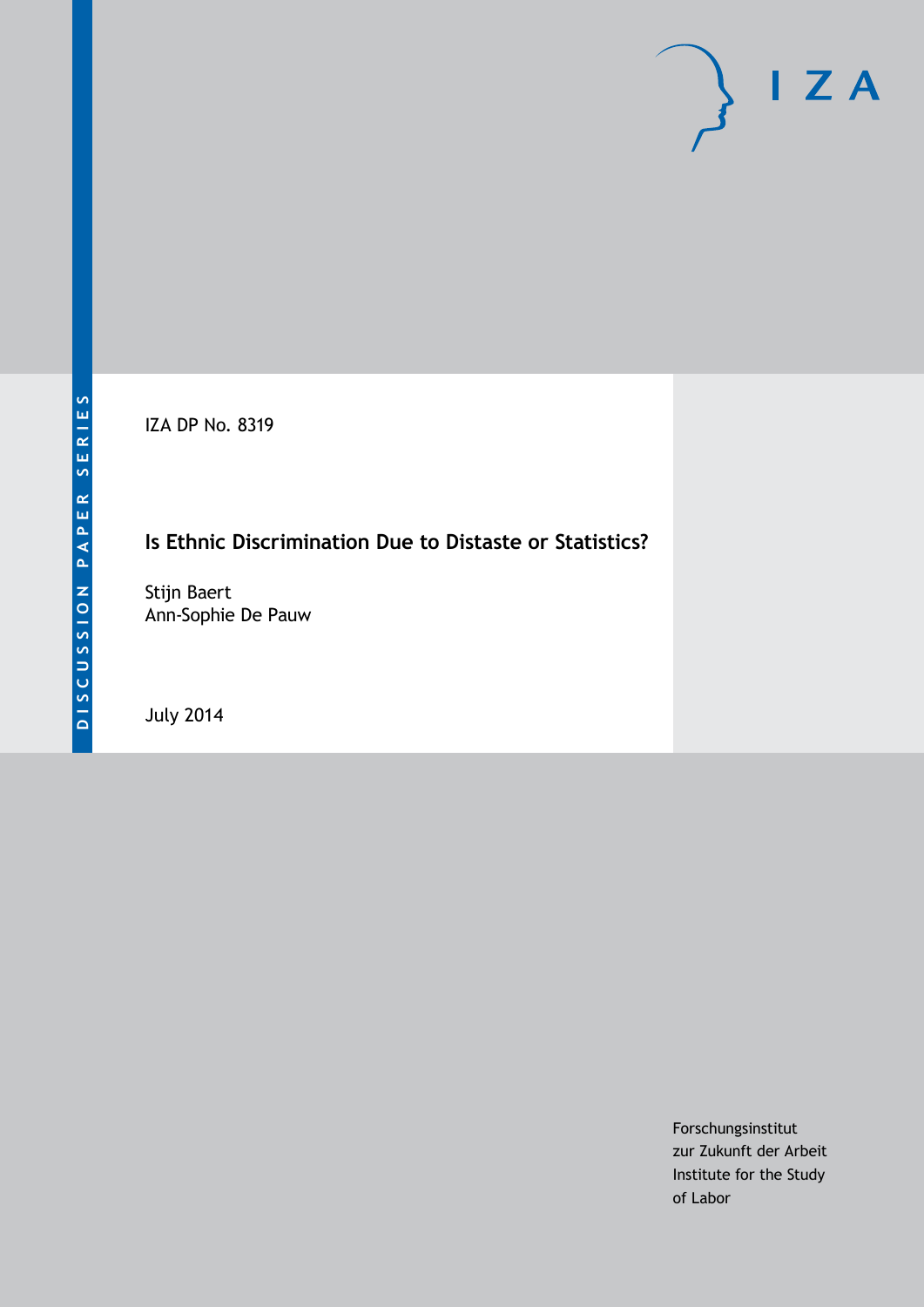# **Is Ethnic Discrimination Due to Distaste or Statistics?**

### **Stijn Baert**

*Ghent University and IZA*

### **Ann-Sophie De Pauw**

*Ghent University (IÉSEG School of Management as of Sep. 2014)*

### Discussion Paper No. 8319 July 2014

IZA

P.O. Box 7240 53072 Bonn **Germany** 

Phone: +49-228-3894-0 Fax: +49-228-3894-180 E-mail: [iza@iza.org](mailto:iza@iza.org)

Any opinions expressed here are those of the author(s) and not those of IZA. Research published in this series may include views on policy, but the institute itself takes no institutional policy positions. The IZA research network is committed to the IZA Guiding Principles of Research Integrity.

The Institute for the Study of Labor (IZA) in Bonn is a local and virtual international research center and a place of communication between science, politics and business. IZA is an independent nonprofit organization supported by Deutsche Post Foundation. The center is associated with the University of Bonn and offers a stimulating research environment through its international network, workshops and conferences, data service, project support, research visits and doctoral program. IZA engages in (i) original and internationally competitive research in all fields of labor economics, (ii) development of policy concepts, and (iii) dissemination of research results and concepts to the interested public.

IZA Discussion Papers often represent preliminary work and are circulated to encourage discussion. Citation of such a paper should account for its provisional character. A revised version may be available directly from the author.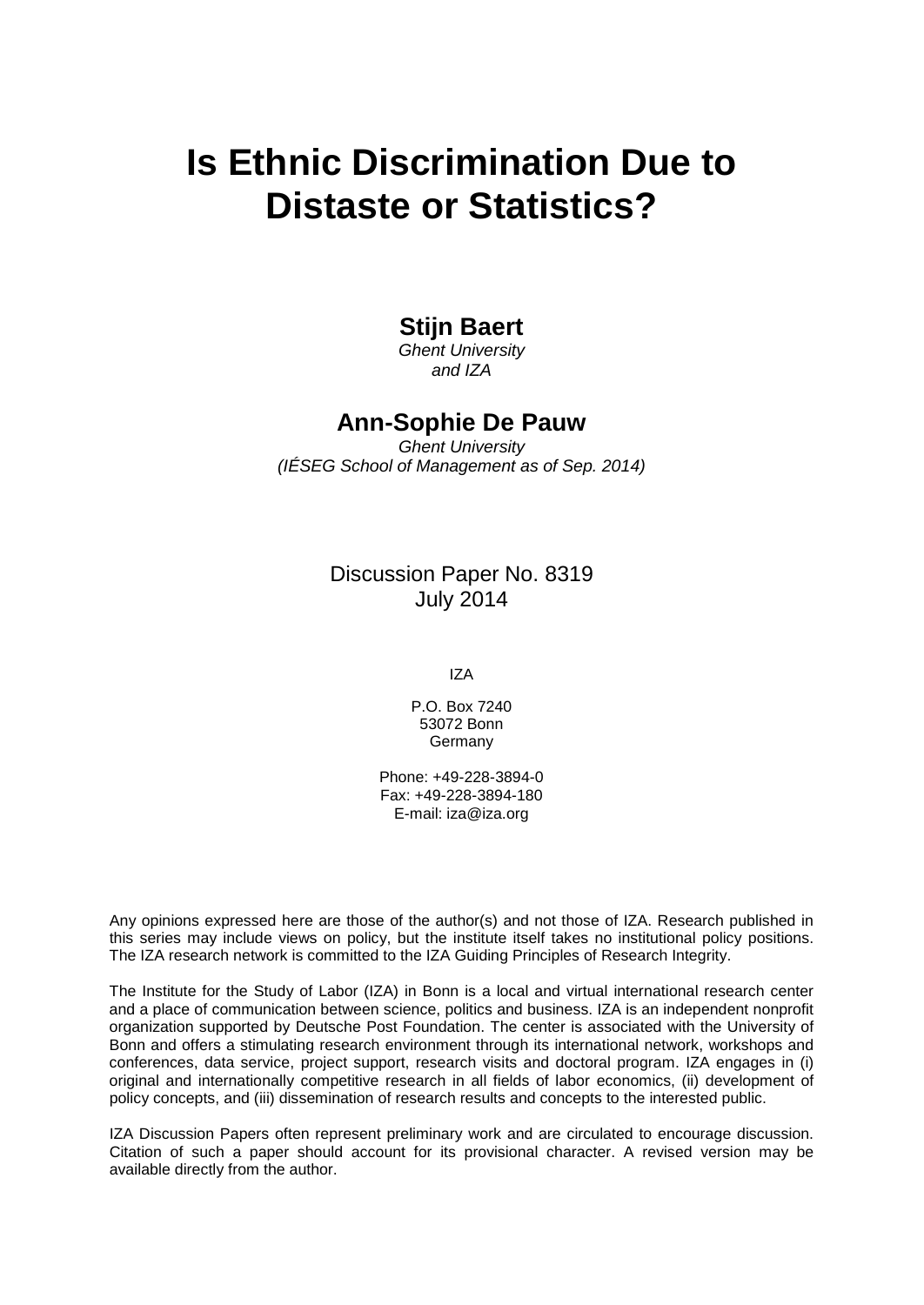IZA Discussion Paper No. 8319 July 2014

# **ABSTRACT**

# **Is Ethnic Discrimination Due to Distaste or Statistics?**

Employing a lab experiment, we directly test the empirical importance of key attitudes underlying the models of taste-based and statistical discrimination in explaining ethnic hiring discrimination. We find evidence that employer concern that co-workers and customers will prefer collaborating with native individuals drives unequal treatment.

JEL Classification: J24, J60, C92

Keywords: taste discrimination, statistical discrimination, hiring discrimination, economics of ethnic minorities

Corresponding author:

Stijn Baert Ghent University Sint-Pietersplein 6 9000 Gent Belgium E-mail: [stijn.baert@ugent.be](mailto:stijn.baert@ugent.be)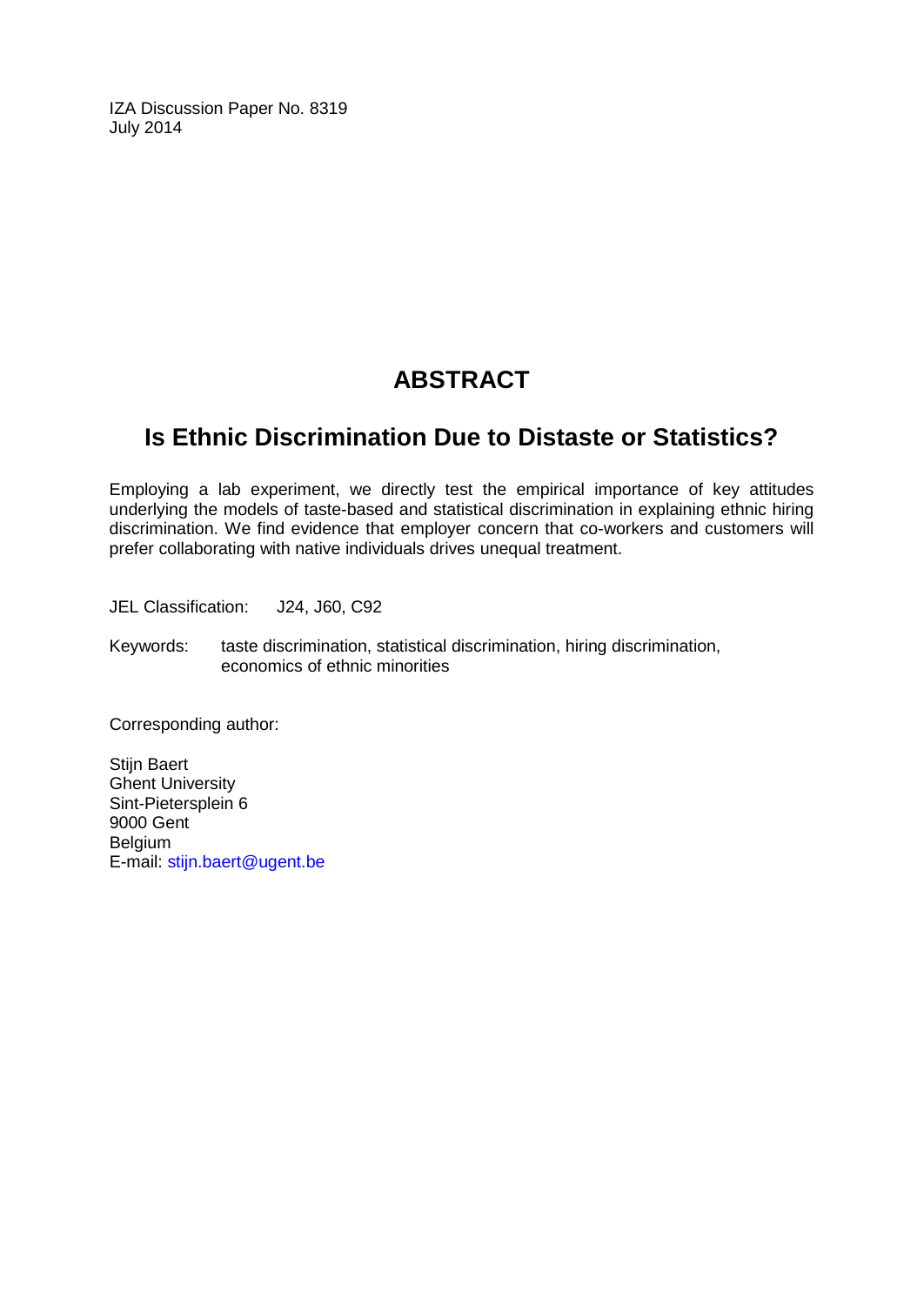#### **1 Introduction**

Recent studies have shown that discrimination is still a barrier for minority groups in the labour market. Using large-scale field experiments, Bertrand & Mullainathan (2004), Kaas & Manger (2012) and Baert et al. (Forthcoming) provide direct evidence for hiring discrimination based on ethnicity: job applications with native names receive between 14 and 50 percent more positive callbacks than applications with non-native names in the US, Germany and Belgium. However, identifying discrimination is one thing; tackling it is another.

To combat labour market discrimination effectively, we need to understand its underlying mechanisms. As reviewed by Guryan & Charles (2013), the leading explanations for labour market discrimination still go back to the theoretical models of taste-based discrimination, as introduced by Becker (1957), and statistical discrimination, as introduced by Phelps (1972) and Arrow (1973). In the model of taste-based discrimination, members of the majority experience a disutility from interacting with minority workers and are willing to pay a financial price to avoid such interactions. Becker (1957) describes three sources of discriminatory tastes: employers, co-workers and customers. Statistical discrimination occurs when employers examine statistics about a group's average performance to predict a particular applicant's productivity as a time-efficient and profit-maximising response to imperfect information about the actual productivity of the individual job candidate.

As reviewed by Guryan & Charles (2013), most papers attempting to answer the question whether taste-based or statistical discrimination is a more appropriate explanation for unequal treatment in the labour market have conducted indirect assessments: they have measured whether particular patterns in economic data square *predictions* of the model being tested. The problem with this literature is that testing between the two models is only convincing to the degree that a particular pattern is explicable exclusively by one model, a challenge that is, as shown by Guryan & Charles (2013), rarely met. Recent work, however, has attempted to test more essential arguments of the taste-based model or the statistical discrimination model in explaining labour market discrimination (see Bertrand & Mullainathan, 2004; List, 2004; Autor & Scarborough, 2008; Charles &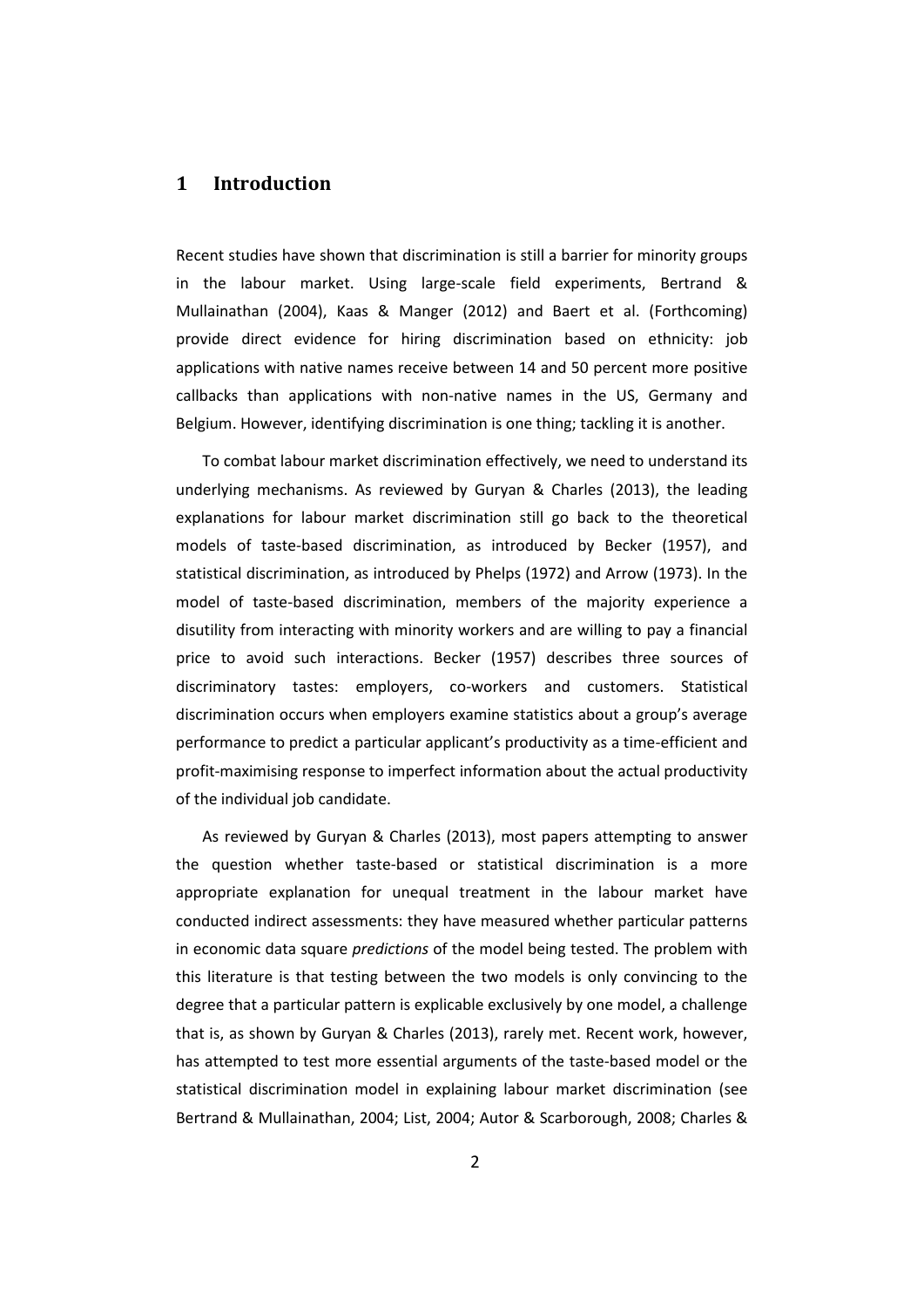Guryan, 2008; Kaas & Manger, 2012). Still, the aforementioned contributions fall short in two aspects. First, notwithstanding their ingenious research design, these contributions are not able to test both models of discrimination within one framework. Second, these contributions test key outcomes of the models but not the attitudes at the base of these models.

Employing a lab experiment, we directly measure aversion to interacting with ethnic minorities on the one hand and negative perceptions regarding the average productivity characteristics of these minorities on the other hand with respect to employers making their hiring decisions. Second, we investigate whether the tested attitudes explain discriminatory behaviour based on ethnicity.<sup>1</sup> In addition to its potential to deepen academic understandings of how discrimination affects the labour market, our outcomes are relevant from a policy designing perspective and can generate new methods to detect discrimination in the labour market.

#### **2 Experimental Design**

We report on the results of a vignette study conducted in November 2013 (after a pilot experiment in October 2013). We recruited 268 participants from the undergraduate Microeconomics classes at Ghent University in Flanders, the Dutch speaking northern half of Belgium. These testers were each 19 or [2](#page-4-0)0 years old.<sup>2</sup> After being seated, they received an envelope with a booklet containing the experimental instructions. At the beginning of this booklet, testers were informed about their role as a recruiter for the position of a counter assistant for a company selling building material. In addition, we mentioned some requirements for

 $<sup>1</sup>$  In this aspect, our study complements Zussman (2013) who studies whether attitudes related to the models of</sup> taste-based and statistical discrimination can explain discriminatory behaviour in the Israeli *product* market.

<span id="page-4-1"></span><span id="page-4-0"></span> $^2$  Hosoda et al. (2003) and Falk et al. (2013) show that both in general and also more specifically in judging job candidates, students' ratings are nearly identical to those of professionals. Moreover, these subjects are less likely to respond in a socially desirable manner as one could expect them to be less worried about the reputation of the occupation of the recruiter. Moreover, we recruited students from the Business Economics course of study, one that leads to occupations in which typically hiring decisions are made.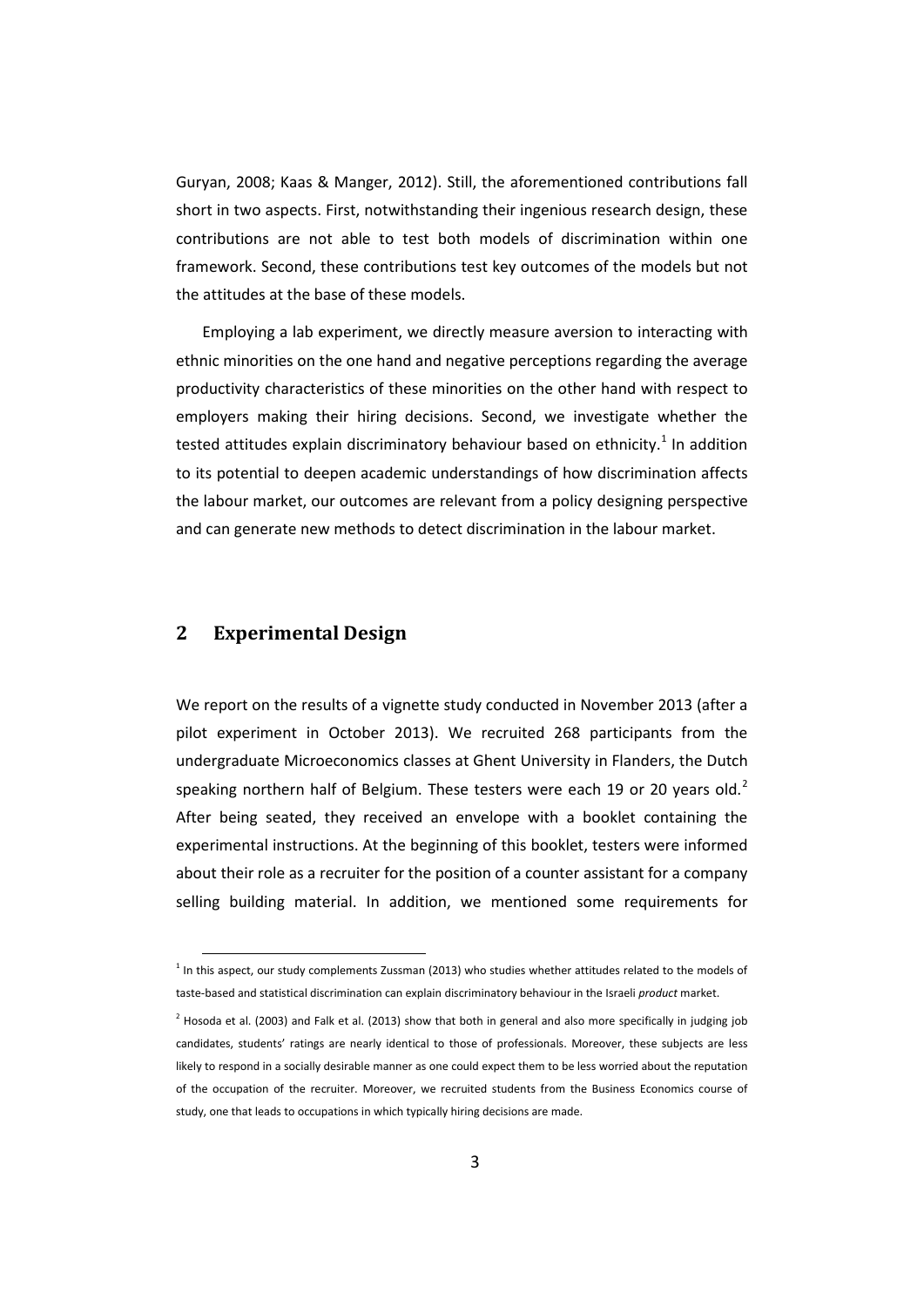adequately performing this task, such as being customer-oriented, service-minded and sales-oriented.

Then, the testers were asked to judge the resume of a fictitious candidate for this position. This resume revealed a graduate living in Ghent who had left school in June 2013 holding a secondary education degree in commerce. In addition, we added the following features: Belgian nationality, Dutch as their mother tongue, adequate French, English and German language skills, driving license, computer skills and student employment experience. The only aspect in which the resumes differed (the experimental manipulation) between participants was the name of the candidate. Alternatively the typically Flemish sounding (native) name "Jonas Vermeulen" or the typically Turkish sounding name "Emre Sahin" was assigned to the application. $3$ 

Based on this information, the testers were asked to complete four tasks. First, they had to complete a manipulation check in which we tested their perception of the origin (and to not give away the aim of the experiment, also the sex and residence) of the applicant. Second, the testers were asked to make their hiring decision. More concretely, they had to indicate the likelihood with which they would (i) invite the candidate for a job interview and (ii) hire him as a counter assistant. These are the outcome variables of our study. Third, they were asked to rank their agreement with seven statements, related to views defined in the theory of taste-based and statistical discrimination. Last, participants completed a post-experimental survey in which we gathered information on their gender, social background, political ideology (using the short version of the Right-Wing Authoritarianism (RWA) scale presented by Zakrisson (2005)) and need for closure (adopting the 15-item NFC scale developed by Roets & Van Hiel (2011)). These scales were included in the mediation analysis outlined in Section 4 to test whether the explanatory power of the aforementioned statements regarding discriminatory behaviour does not reflect other dynamics. All statements and scale items were scored on a 7-point Likert scale, except for the NFC scale, of

<span id="page-5-0"></span> $3$  Turkish names were used as the Turkish community forms the most significant ethnic minority in Ghent and as typical Flemish and Turkish names can be easily distinguished. The particular names were the same as those in Baert et al. (Forthcoming) who chose these names making use of frequency data on first names and surnames to avoid stereotypes.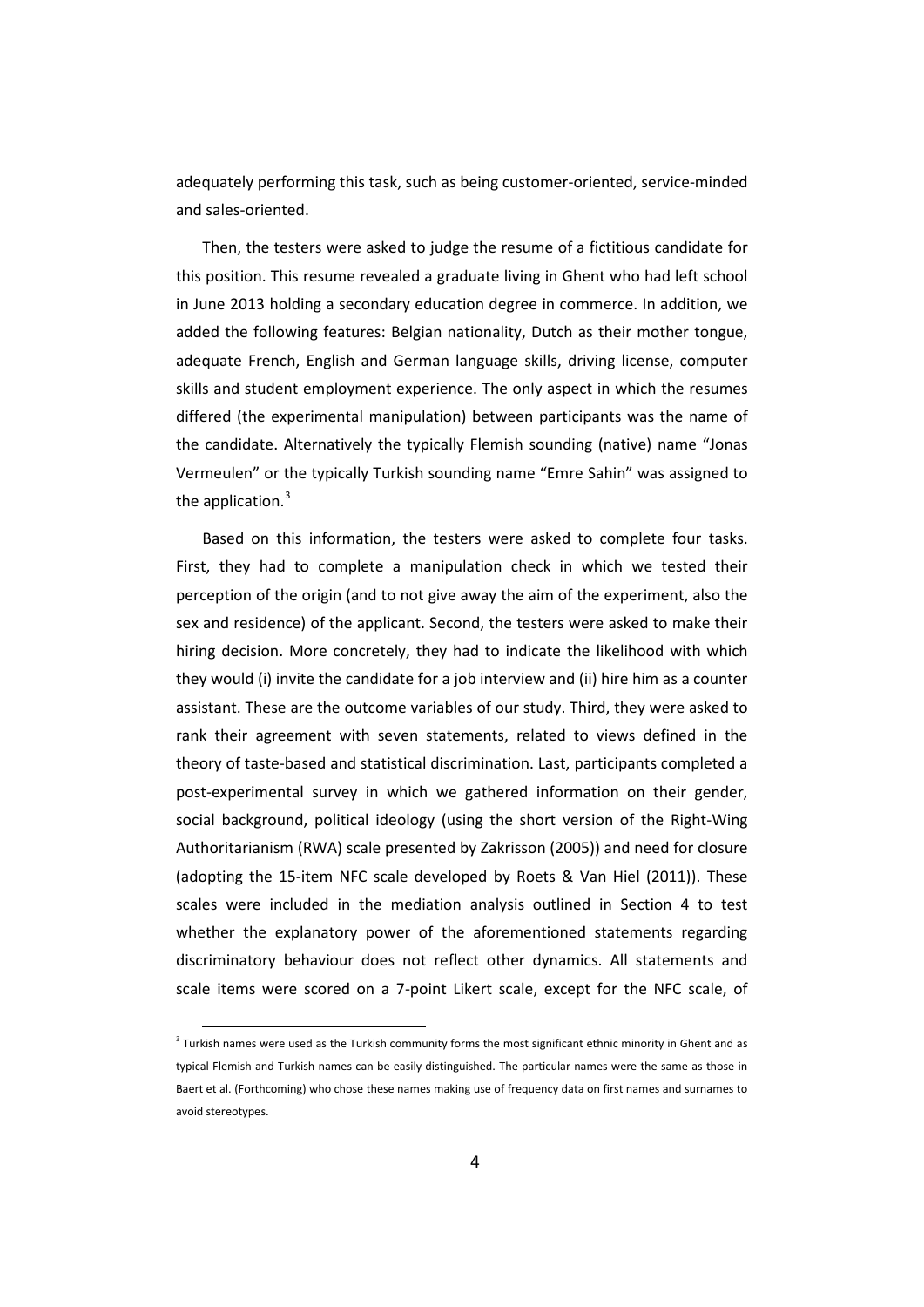which the items were scored on a 6-point Likert scale.

# **3 Explicit Attitudes towards Ethnic Minorities: Supporting Taste-based or Statistical Discrimination?**

Table 1 describes the data gathered in the experiment described in the former section. In this table, we compare the average values for the manipulation check, participant characteristics, attitudes towards the job candidate and hiring decisions between both groups of participants, classified by the ethnicity of their assigned job candidate. Panel A shows that our experimental manipulation worked: there is a significant difference in perception of the Flemish and Turkish job candidates as being of foreign origin. Panel B also shows that the randomisation of this manipulation over the testers worked: both groups of testers are very similar in gender, social background, political ideology and need for closure.

#### **TABLE 1 ABOUT HERE**

Panel C enables us to judge aversion for cross-group contact in respect of our participants in their role as an employer. The three statements in this panel are closely related to the definition of employer discrimination, co-worker discrimination and customer discrimination within the taste-based discrimination framework of Becker (1957). Through the first statement, *"As an employer, I will enjoy collaborating with this candidate"*, we gauge the ground for employer discrimination related to our participants in a direct way. The average score for this statement is comparable between the experimental group that received a resume with a Flemish sounding name and the one that received a Turkish sounding name. We get a totally different picture when we monitor the average scores for the statements related to co-worker discrimination *("My co-workers will enjoy collaborating with this candidate"*) and customer discrimination *("My*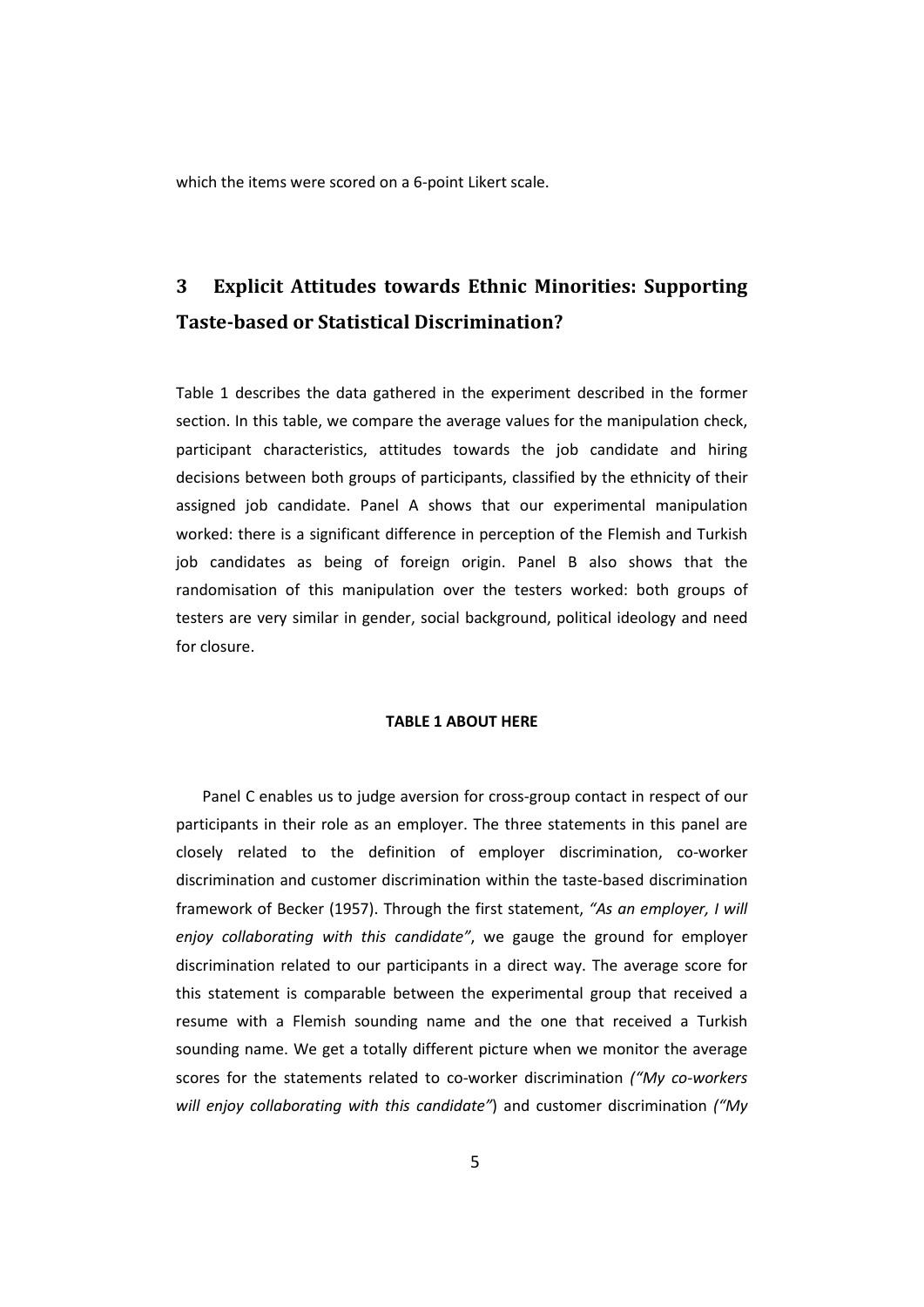*customers will enjoy collaborating with this candidate"*). For these statements, the average score for the job applicant with the native sounding name is substantially higher than the score for the job applicant with the non-native sounding name. These statistics provide initial evidence for an important ground of discrimination: the concern that co-workers and customers will prefer collaborating with native individuals.

In Panel D, we depict the scores on four statements related to the perceived productivity of the candidate. Significant values in column (3) can, by construction, only be determined by perceptions regarding aggregate differences in productivity across the ethnic groups and thereby point in the direction of grounds for statistical discrimination. On the one hand, the results in Panel D are somewhat unexpected, as the average score of the statement *"This person will deliver the required productivity for this job"* is higher for the Turkish job candidate and the score for the statement *"This candidate will be often on sick leave"* is lower for the Turkish job candidate. On the other hand, we get a lower mean score for Turkish candidates on the statement *"This person belongs to a group of people who have good labour market outcomes".* These opposite results square to some extent those of Panel C. Again, our testers themselves do not seem to have prejudices  $-$  rather the opposite is true  $-$  but they are aware of the unfavourable position of ethnic minorities due to reasons beyond their scope.

The scores for the items in Panel C and Panel D were clustered into two scales (after reverse scoring the last two statements of Panel D).<sup>[4](#page-5-0)</sup> Overall, as driven by the items indicating co-worker and customer discrimination, the scale related to taste-based discrimination is significantly higher for the job applicant with the native name. However, the scale capturing attitudes related to statistical discrimination does not differ significantly by the origin of the candidate, which is not surprising, giving the fact we got both answers in favour and answers to the detriment of non-native candidates for the items in this scale.

<span id="page-7-0"></span><sup>&</sup>lt;sup>4</sup> The Chronbach's alpha for the former (latter) scale is 0.85 (0.61). Eliminating one of the statements does not increase this statistic.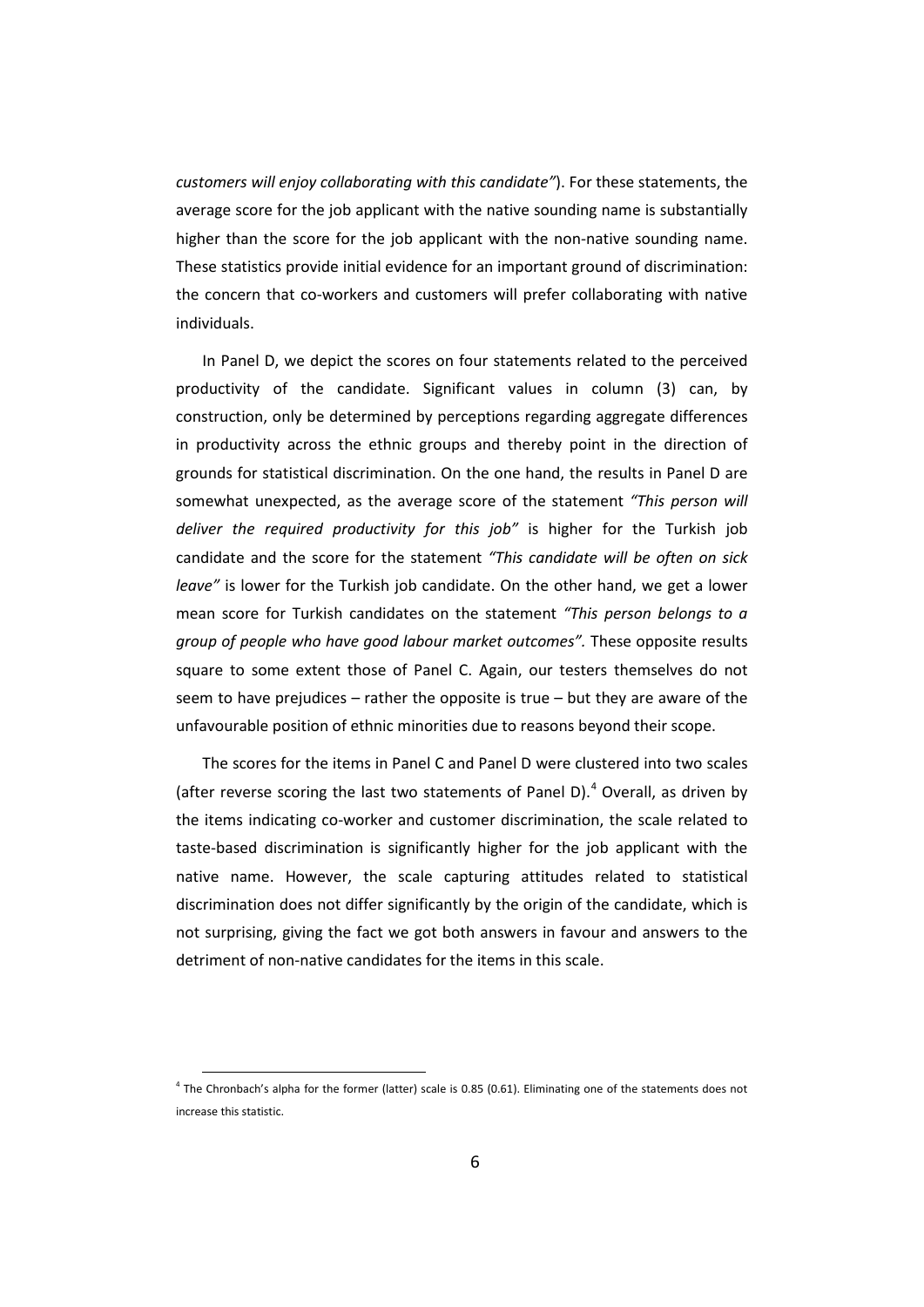#### **4 Explicit Attitudes and Discriminatory Behaviour**

In the former section, we provided suggestive evidence for grounds for tastebased discrimination against Turkish minorities. The question is now whether the attitudes pointing at co-worker and customer discrimination result in discriminatory behaviour towards the job candidate. In other words, do the tested views defined in the theory of taste-based discrimination together *mediate* unequal hiring chances for candidates of ethnic minorities? To answer this question, we perform a mediation analysis applying the state-of-the-art PROCESS procedure as described in Hayes (2013). The results of the benchmark analysis, using the likelihood of getting invited for a job interview as an outcome, are depicted in Figure 1.

#### **FIGURE 1 ABOUT HERE**

The total effect of presenting a job candidate of non-native (Turkish) origin on the likelihood of an invitation for job interview is, as we could expect based on the statistics presented in Panel E of Table 1, not significantly different from 0 (*c =*  0.04, SE = 0.1[5](#page-7-0)).<sup>5</sup> This total effect can be separated into a direct effect and indirect effects via the mediating variables: the scales of taste-based discrimination and statistical discrimination (as defined in the previous section). The direct effect, indicating whether the hiring decision is affected by the candidate's ethnicity after controlling for the mediating models of discrimination, is not significant (*c' = 0.07, SE = 0.13*).

Most interesting, however, are the estimated indirect effects. Concerning the mediating effect of the cluster of views defined in the theory of taste-based discrimination, we find, in line with the statistics presented in Panel C of Table 1, a significantly negative effect of foreign origin on the candidate's score for these views ( $a_1$  = -0.39, SE = 0.10). In addition, we get a significantly positive effect of

<span id="page-8-0"></span><sup>&</sup>lt;sup>5</sup> When discussing our results, we focus on the significance and the sign of the coefficients because their value has no useful substantive interpretation for non-continuous variables (Hayes, 2013).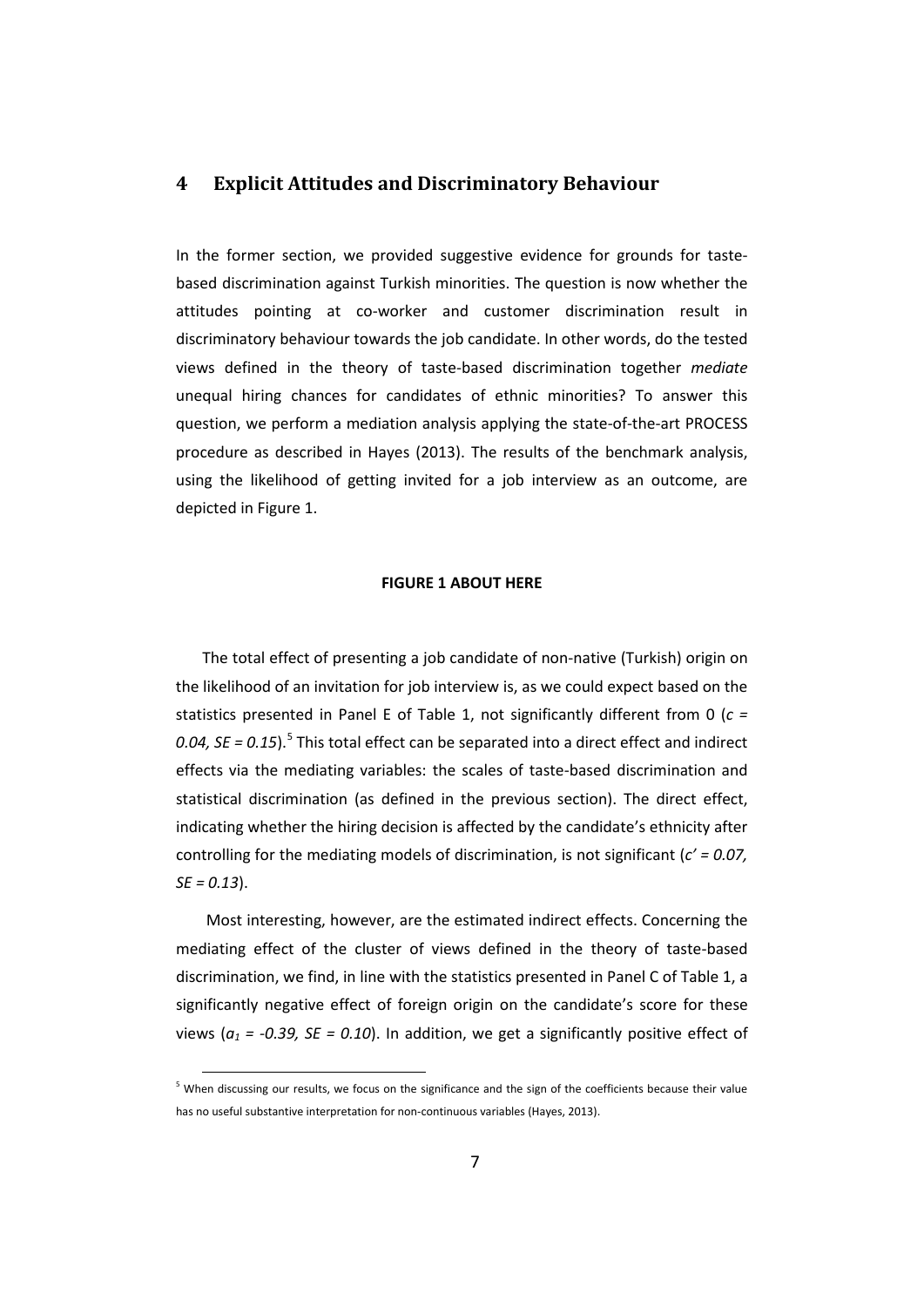the recruiter's judgment of the candidate concerning these views on the likelihood of inviting this candidate  $(b_1 = 0.25, SE = 0.09)$ . Multiplying the estimation coefficients leads to a significantly negative mediation effect  $(a_1b_1 = -1)$ 0.10,  $SE = 0.04$ <sup>[6](#page-8-0)</sup>, and our results thereby provide evidence for the mechanisms captured by the model of taste-based discrimination as explaining unequal treatment in the labour market. Concerning the attitudes related to statistical discrimination, we find no significant mediation effect  $(a_2b_2 = 0.06, SE = 0.06)$  due to the fact that the scores for these attitudes are, taken together, not affected by the ethnicity of the candidates.

Alternative analyses (i) using the hiring likeliness as an outcome, (ii) leaving out the attitudes related to statistical discrimination as a mediator or (iii) adding gender, father's education level, the scales indicating right-wing authoritarianism or need for closure as a parallel mediator yield the same conclusions.

#### **5 Conclusion**

We conducted a vignette study to test the empirical importance of views defined in theories of taste-based and statistical discrimination. Our results provide evidence that co-worker and customer discrimination, as perceived by employers, underlie discrimination based on ethnicity in the labour market.

#### **References**

Arrow, K. J. (1973): The theory of discrimination. In Ashenfelter, O., Rees, A. (Eds.): *Discrimination in Labor Markets*. Princeton: Princeton University Press.

Autor, D., Scarborough, D. (2008): Does job testing harm minority workers? Evidence from retail establishments. *Quarterly Journal of Economics*, 123, 219–

 $6$  The standard errors for the mediation effect are based on 10000 bootstrap samples.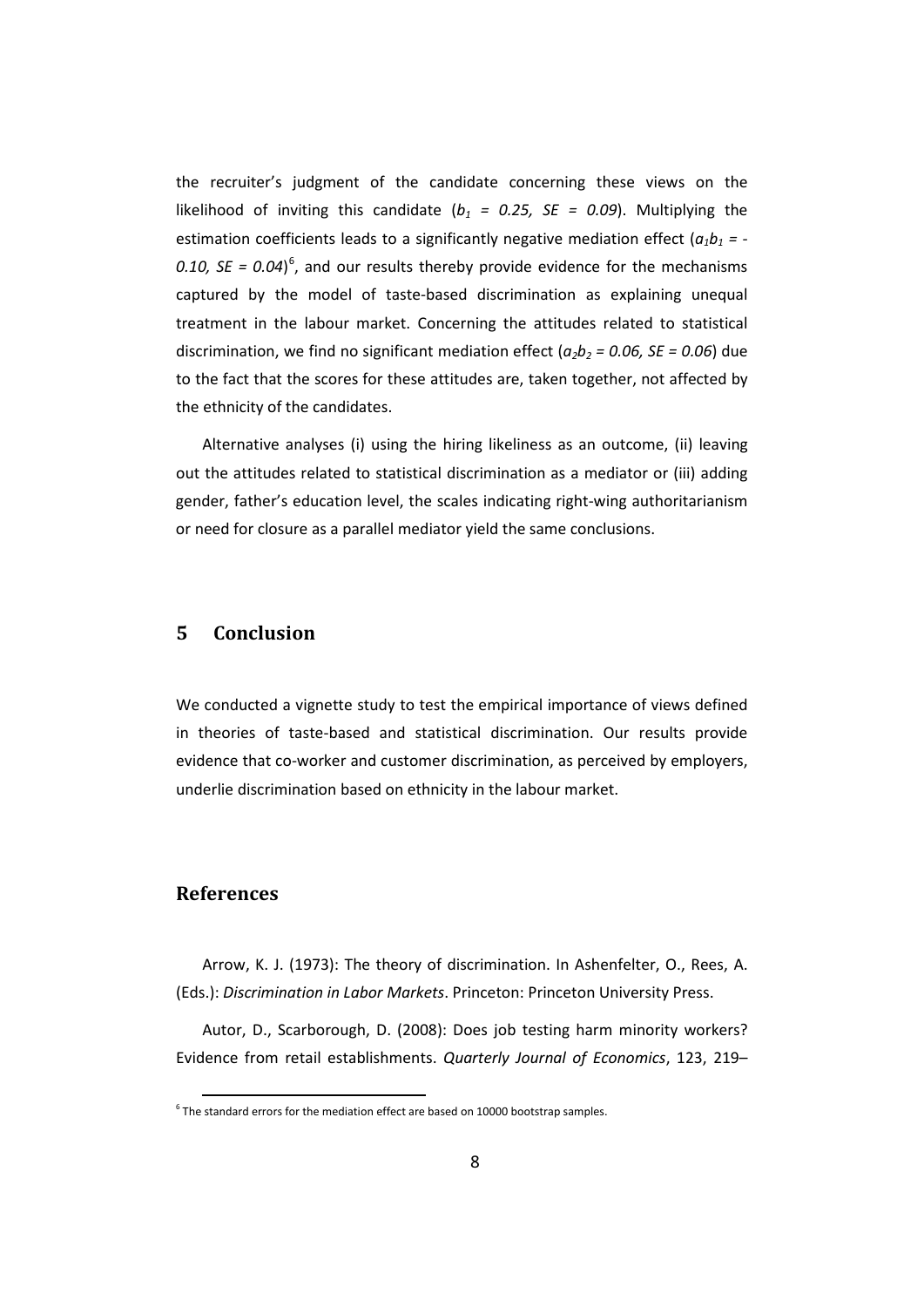277.

Baert, S., Cockx, B., Gheyle, N., Vandamme, C. (Forthcoming): Is there Less Discrimination in Occupations where Recruitment is Difficult? *Industrial & Labor Relations Review*.

Becker, G. S. (1957): *The Economics of Discrimination*. Chicago: The University of Chicago Press.

Bertrand, M., Mullainathan, S. (2004): Are Emily and Greg more employable than Lakisha and Jamal? A field experiment on labor market discrimination. *American Economic Review*, 94, 991–1013.

Charles, K. K., Guryan, J. (2008): Prejudice and wages: an empirical assessment of Becker's The Economics of Discrimination. *Journal of Political Economy*, 116, 773–809.

Falk, A., Meier, S., Zehnder, C. (2013): Do lab experiments misrepresent social preferences? The case of self-selected student samples. *Journal of the European Economic Association*, 2, 743–771.

Guryan, J., Charles, K. K. (2013): Taste-Based or Statistical Discrimination: The Economics of Discrimination Returns to its Roots. *Economic Journal*, 123, F417– F432.

Hayes, A. F. (2013): *Introduction to Mediation, Moderation, and Conditional Process Analysis: A Regression-based Approach*. New York: Guilford Press.

Hosoda, M., Stone-Romero, E. F., Coats, G. (2003): The effects of physical attractiveness on job-related outcomes: A meta-analysis of experimental studies. *Personnel Psychology*, 56, 431–462.

Kaas, L., Manger, C. (2012): Ethnic discrimination in Germany's labour market: a field experiment. *German Economic Review*, 13, 1–20.

List, J. A. (2004): The nature and extent of discrimination in the marketplace: evidence from the field. *Quarterly Journal of Economics*, 119, 49–89.

Phelps, E. S. (1972): The statistical theory of racism and sexism. *American Economic Review*, 62, 659–661.

Roets, A., Van Hiel, A. (2011): Item selection and validation of a brief, 15-item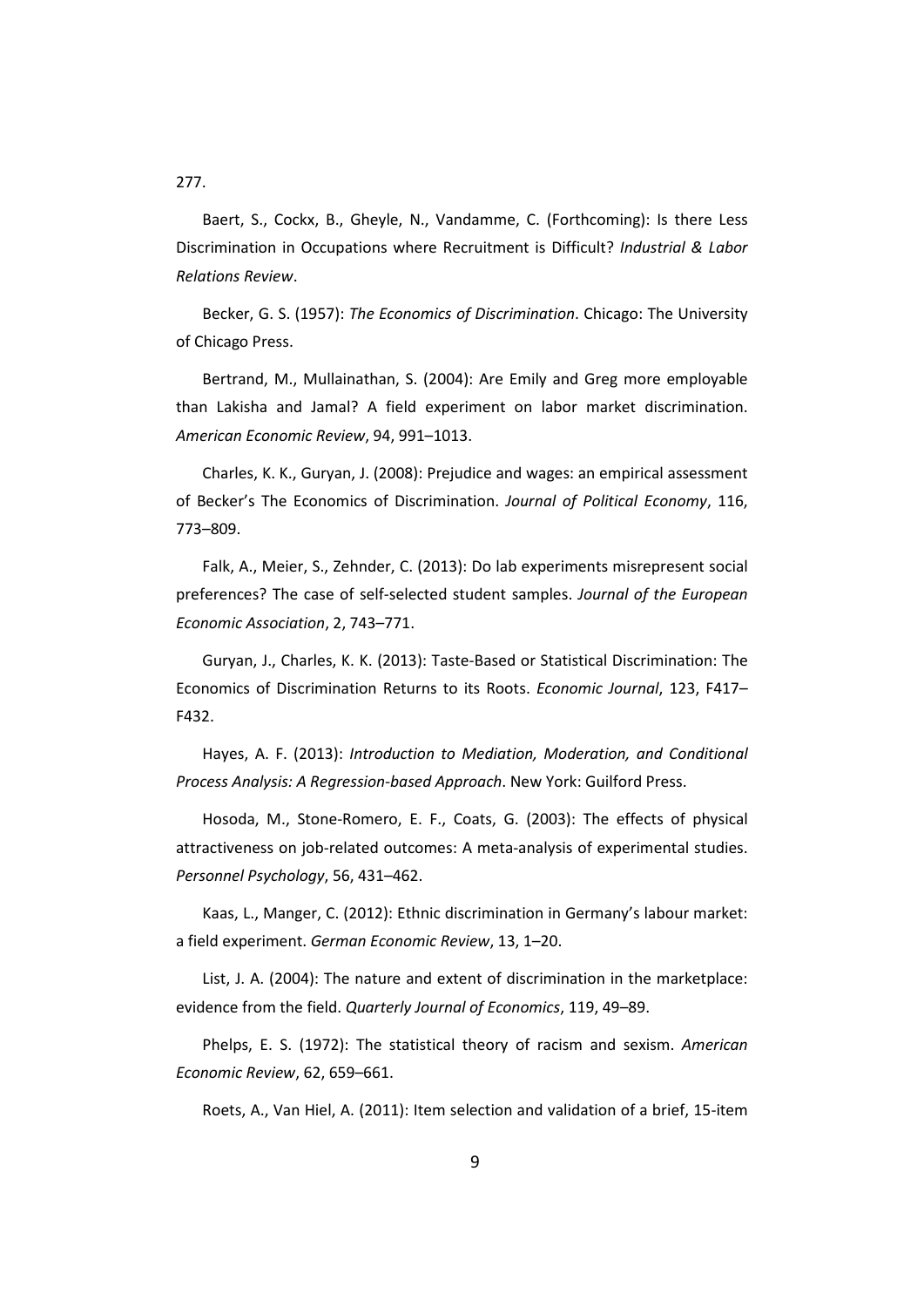version of the Need for Closure Scale. *Personality and Individual Differences*, 50, 90–94.

Zakrisson, I. (2005): Construction of a short version of the Right-Wing Authoritarianism (RWA) scale. *Personality and Individual Differences*, 39, 863–872.

Zussman, S. (2013): Ethnic Discrimination: Lessons from the Israeli Online Market for Used Cars. *Economic Journal*, 123, F433–F468.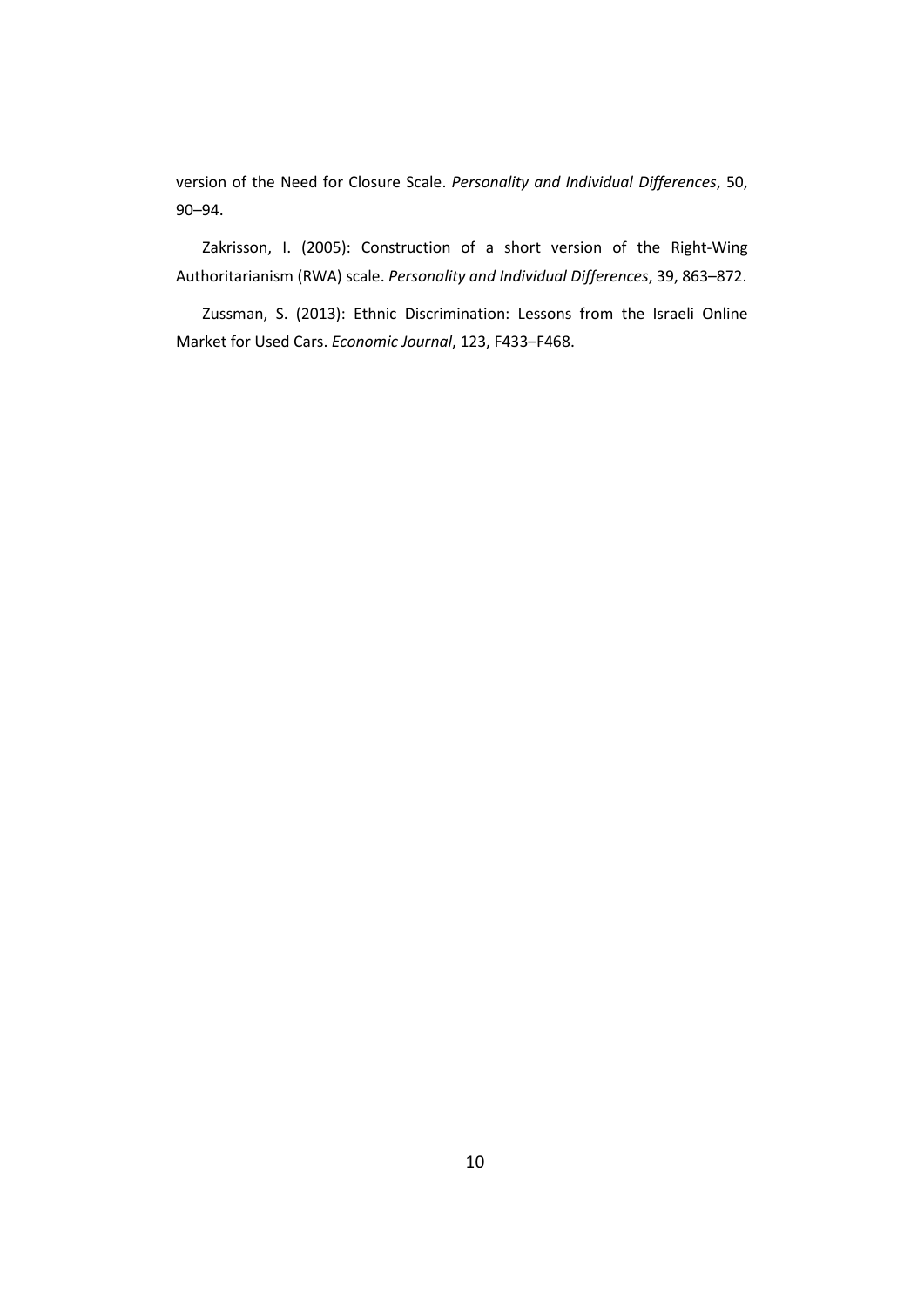|                                                                                     | (1)              | (2)                  | (3)                 |
|-------------------------------------------------------------------------------------|------------------|----------------------|---------------------|
|                                                                                     | Mean             |                      | <b>Difference</b>   |
|                                                                                     | Native applicant | Foreign<br>applicant |                     |
|                                                                                     | $N = 139$        | $N = 139$            |                     |
| A. Manipulation check                                                               |                  |                      |                     |
| "The candidate is of a foreign origin."                                             | 1.769            | 4.784                | $-3.015***$ [15.59] |
| <b>B. Tester characteristics</b>                                                    |                  |                      |                     |
| Female sex                                                                          | 0.433            | 0.448                | $-0.015$ [0.245]    |
| Highest diploma father                                                              |                  |                      |                     |
| Tertiary education: college                                                         | 0.396            | 0.456                | $-0.060$ [0.061]    |
| Tertiary education: outside college                                                 | 0.328            | 0.254                | $0.075$ [0.134]     |
| Secondary education                                                                 | 0.216            | 0.254                | $-0.037$ [0.718]    |
| Lower than secondary education                                                      | 0.058            | 0.037                | $0.022$ [0.851]     |
| Right-Wing Authoritarianism (RWA) scale                                             | 3.302            | 3.304                | $-0.002$ [0.028]    |
| Need for Closure (NFC) scale                                                        | 3.803            | 3.751                | $0.051$ [0.538]     |
| C. Attitudes related to model of taste-based discrimination                         |                  |                      |                     |
| "As an employer, I will enjoy collaborating with this<br>candidate."                | 4.739            | 4.597                | $0.142$ [1.237]     |
| "My co-workers will enjoy collaborating with this<br>candidate."                    | 4.739            | 4.284                | $0.455***$ [4.516]  |
| "My customers will enjoy collaborating with this<br>candidate."                     | 4.806            | 4.239                | $0.567***$ [4.684]  |
| Average score on these statements                                                   | 4.761            | 4.373                | $0.388***$ [3.949]  |
| D. Attitudes related to model of statistical discrimination                         |                  |                      |                     |
| "This person will deliver the required productivity for<br>this job"                | 4.799            | 5.194                | $-0.396***$ [0.292] |
| "This person belongs to a group of people who have<br>good labour market outcomes." | 4.211            | 3.530                | $0.681***$ [4.463]  |
| "By engaging this person I will take a risk."                                       | 3.567            | 3.276                | $0.291$ [1.548]     |
| "This candidate will be often on sick leave."                                       | 3.030            | 2.627                | $0.403***$ [2.727]  |
| Average score on these statements                                                   | 4.608            | 4.705                | $-0.098$ [0.899]    |
| E. Hiring decision                                                                  |                  |                      |                     |
| "I will invite this candidate for a first interview."                               | 5.731            | 5.761                | $-0.030$ [0.206]    |
| "The probability with which I will engage this candidate<br>is high."               | 4.545            | 4.582                | $-0.037$ [0.246]    |

### **Table 1 – Summary Statistics of the Experimental Data**

Note. All statements and scale items were scored on a 7-point Likert scale, except for the NFC scale, of which the items were scored on a 6-point Likert scale. t-tests are performed to test whether the difference presented in column (3) is significantly different from zero. \*\*\* (\*\*) ((\*)) indicate significance at the 1% (5%) ((10%)) significance level. tstatistics are between brackets.